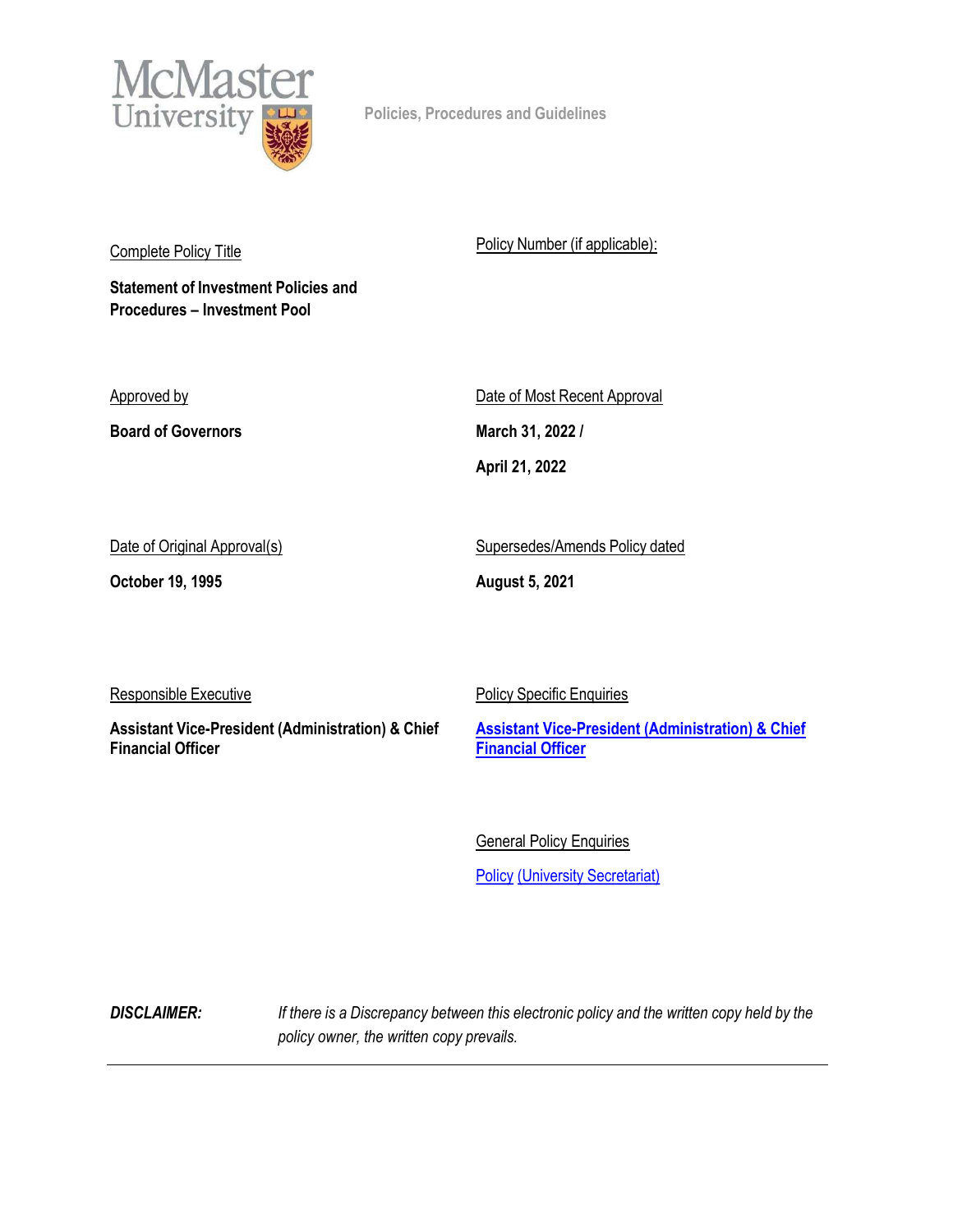# **Table of Contents**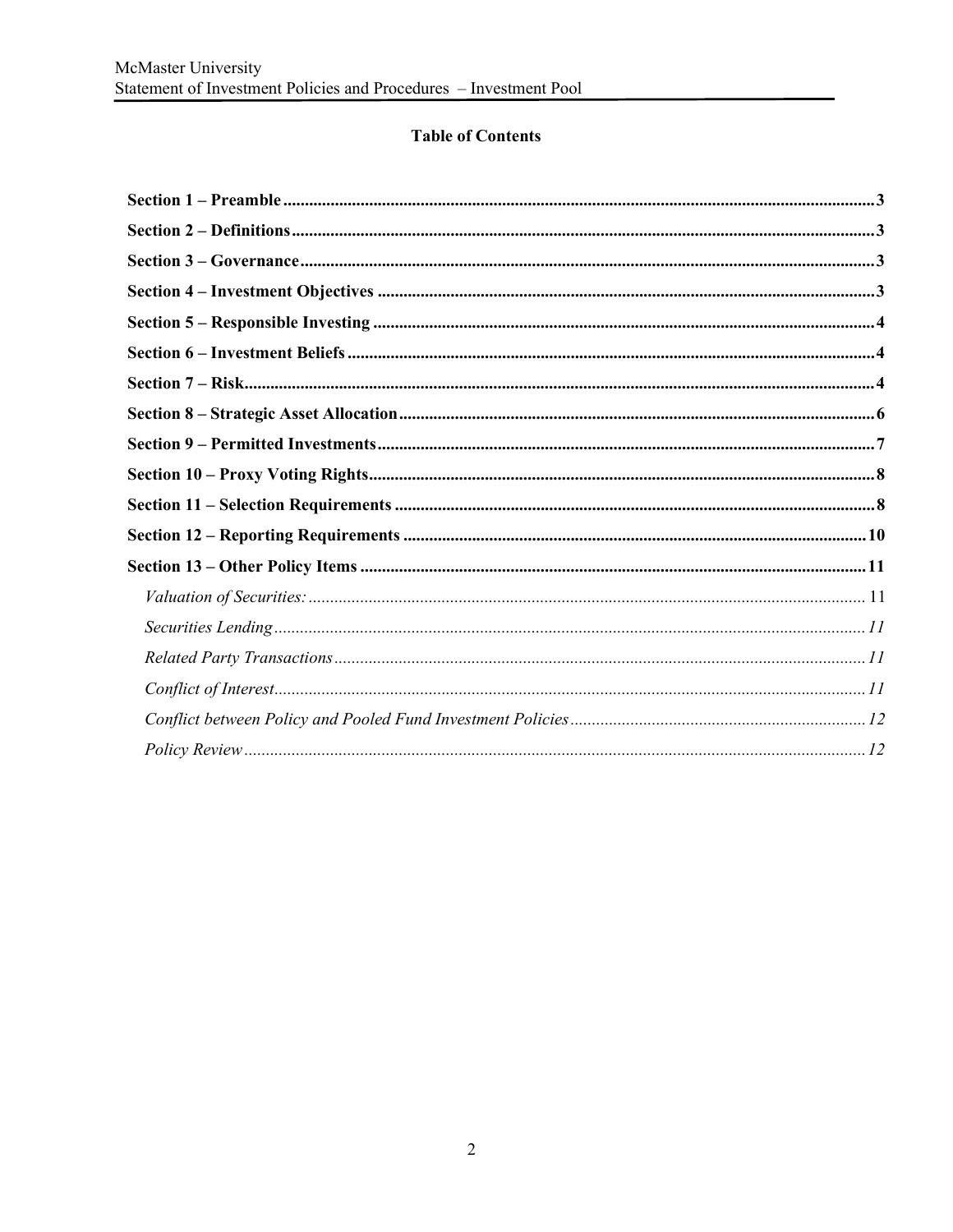#### Section 1 – Preamble

University funds, including specific purpose endowed funds and reserves, and a portion of working capital, are pooled and unitized for investment purposes to create a large investment pool. The larger size of the pool creates greater investment opportunities and benefits from economies of scale.

### Section 2 – Definitions

Fund refers to the combined assets of the Investment Pool.

Fund Manager is an external investment manager who invests a segment of the Fund according to guidelines specified in this policy and the mandate given by the University.

Investment Consultant is the external advisor, AON Consulting, selected by the Fund oversight committee.

Long Term is defined as a period of 10 years or longer.

Oversight Committee is defined as the Investment Pool Committee, which is a sub-committee of the Planning and Resources under the Board of Governors. Where plural, refers to reporting beyond the Investment Pool Committee to the Planning and Resources Committee unless otherwise noted,

Real Assets refer to real estate and infrastructure investments.

Related Party is defined to be administrator of the Fund, including any officer, director or employee, or any person who is a member of the oversight committees. up to the Board of Governors. Including Fund Manager's and their employees, a spouse or child of the persons named previously, or a corporation that is directly or indirectly controlled by the persons named previously, among others. The concept of "related party" does not include government or a government agency, or a bank, trust company or other financial institution that holds the assets of the Fund, where that person is not the administrator of the Fund.

Total Rate of Return is the time-weighted rate of return based on the change in market value of the Fund over a measured period, calculated in conformity with the standards established by the CFA Institute.

#### Section 3 – Governance

The University is the administrator of the Investment Pool and the Board of Governors is responsible for the overall management. The Board of Governors has delegated certain duties and responsibilities (including the power to sub-delegate) to the Planning and Resources Committee which, in turn, has delegated certain duties and responsibilities to the Investment Pool Committee, Financial Affairs, and third-party agents to carrying out the Investment Pool duties and adhere to this policy.

#### Section 4 – Investment Objectives

The primary objective is to generate Long Term average returns sufficient to meet the needs of the University, defined as a Total Rate of Return of 5.0%, after inflation and fees. Subject to an overriding commitment to financial prudence, investment decisions must align with the University's sustainability commitments as a signatory to the United Nations Principles for Responsible Investment (UNPRI) and support a transition to a sustainable, just, and net zero carbon economy and society.

The Principles for Responsible Investment (PRI) is a United Nations-supported international network of investors working six principles:

- Principle 1: Signatories will incorporate ESG issues into investment analysis and decision-making p
- **Principle 2:** Signatories will be active owners and incorporate ESG issues into our ownership policies and practices.
- **Principle 3:** Signatories will seek appropriate disclosure on ESG issues by the entities in which we invest.
- Principle 4: Signatories will promote acceptance and implementation of the Principles within the investment industry.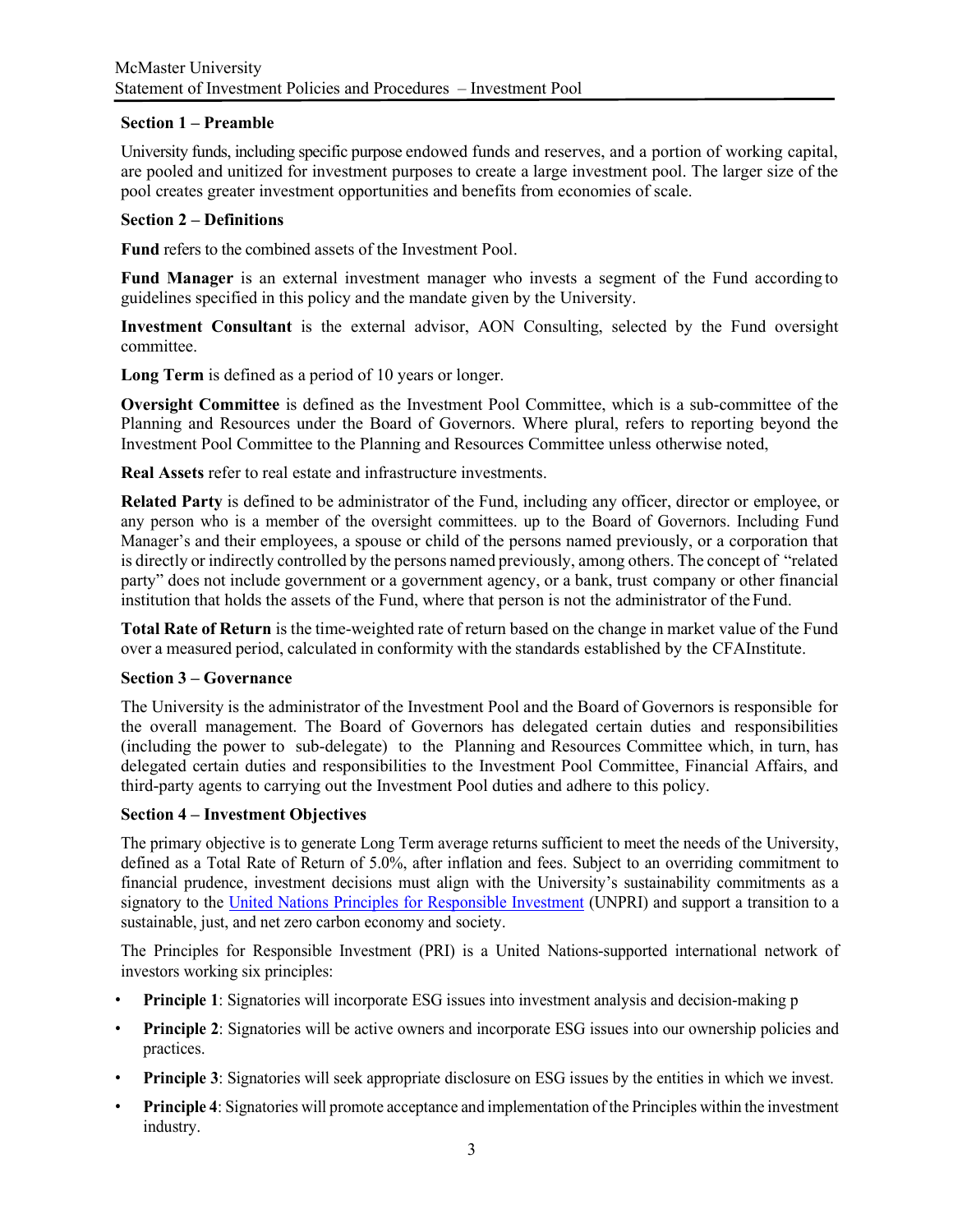- **Principle 5:** Signatories will work together to enhance our effectiveness in implementing the Principles.
- Principle 6: Signatories will each report on our activities and progress towards implementing the Principles.

As such, the University's responsible investing approach integrates environmental, social, and governance factors across portfolio strategy, risk management, fund selection, management, monitoring metrics and targets, and reporting.

The secondary objective of the Fund is : Establishing phased action plans toward a net zero (scope 1 and 2) carbon profile across invested assets as soon as practical with periodic target reduction milestones. The Fund will ambitiously target to reduce the carbon intensity of publicly traded assets with milestone objectives of 65% lower weighted average carbon intensity by 2025, 75% by 2030, and an aspirational objective of the remainder, thereafter, compared to a 2018 baseline.

#### Section 5 - Responsible Investing

The University's responsible investing approach integrates environmental, social and governance (ESG) considerations that could pose material risks to or otherwise impact (for better or worse) Long Term return. Further, the University is committed to aligning this policy with the UNPRI principles (above) and reporting its net zero strategy, targets and progress using widely recognized recommendations from the Task Force on Climate-related Financial Disclosures (TCFD). Finally, the University seeks to support positive societal impact that align with the United Nations Sustainable Development Goals (SDGs) and as such will work to measure, track, and reduce carbon intensity across investments while increasing green revenues and holdings in sustainable, renewable, green, and other clean technologies.

ESG considerations are identified as, not limited to, the following:

Environmental: How a company evaluates its operational impact and stewardship on physical natural resources and wild animal life, as well as the exposure of that company to the risks created by climate change. These factors include a company's impact on climate change, including greenhouse gas emissions, biodiversity loss, deforestation, changing land use, air, water, natural resource depletion, waste management, along with impacts on animal habitat, and ocean acidification, as well as physical and transition risks to commercial operations.

Social: How a company evaluates risks associated with human capital through business relationships and agile practices. Factors include a company's policies and approaches on human rights, labour standards, employment equity, diversity, child, slave and bonded labour, workplace health and safety, freedom of association and freedom of expression, human capital management, employee relations. In addition, we will consider where material community impact, activities in conflict zones, health and access to medicine and finance, consumer protections, and relation to controversial weapons and activities. Further, where applicable, social factors extend to a company's position on animal use and/or testing, and how animals are bred or used in food supply chains.

Governance: How a company evaluates operational risks associated with corporate behaviours. These factors include effective disclosures that are relevant, complete, transparent, accurate, and consistent that provide details about a company's board structure, director nomination processes, composition, size, executive pay, shareholder voting rights, diversity skills, independence, stakeholder rights, business ethics, anti-bribery policies, corruption involvement, tax avoidance activity, internal controls, cybersecurity, and conflict of interest policies. This area includes a company's position and oversight on sustainability plans and integration of those plans into employee performance assessments and compensation.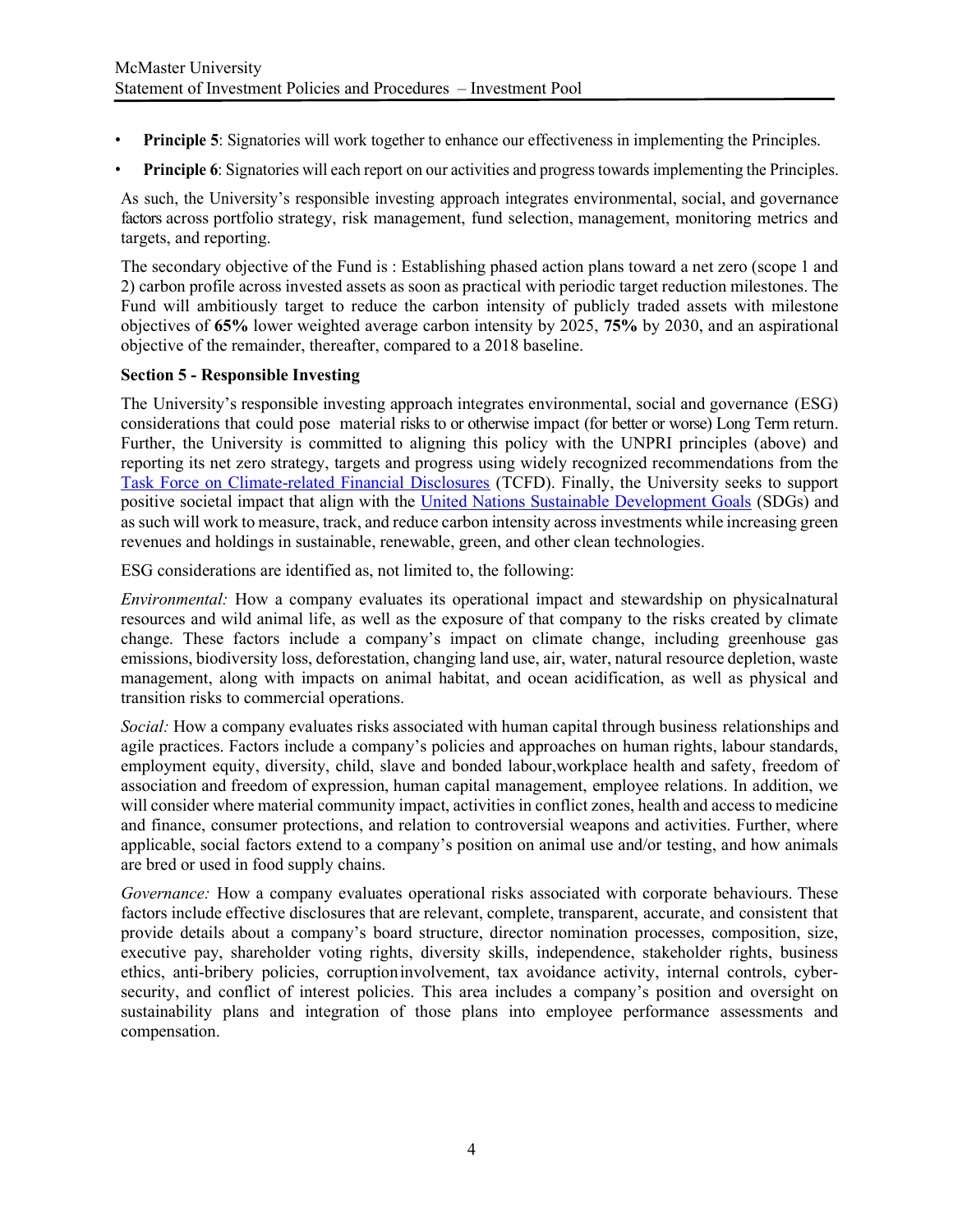# McMaster University Statement of Investment Policies and Procedures – Investment Pool

### Section 6 – Investment Beliefs

The University has a belief that the Fund is a Long-Term asset that requires primarily active management and prudent diversification across asset classes, geographies, and fund manager styles, that taken together will generate fund performance within tolerable volatility and risk profiles and have appropriate liquidity for annual needs. To deliver the objectives of this policy, the University believes the use of third-party experts is appropriate.

# Section 7 – Risk

The University takes into consideration the Long-Term nature of the fund and in accordance with the enterprise risk management framework the fund has a high-risk appetite, defined as 10% of available expendable resources. Risk is multi-faceted and cannot be expressed in a single measure and, as such, the University considers and works to manage the following risks and other such other risks that may emerge over time when setting asset mix, targets, and other limits within this policy:

| <b>Risk Item</b>             | <b>Risk Description</b>                                                                                                                                                                                                                  | <b>Risk Mitigation Strategy</b>                                                                                                                                                                                                                                                |
|------------------------------|------------------------------------------------------------------------------------------------------------------------------------------------------------------------------------------------------------------------------------------|--------------------------------------------------------------------------------------------------------------------------------------------------------------------------------------------------------------------------------------------------------------------------------|
| <b>Volatility Risk</b>       | Market cycles and economic<br>disruption impact orderly and<br>smooth return performance of the<br>Fund.                                                                                                                                 | Quarterly the aggregate Fund volatility is reviewed<br>against the permissible ranges determined by the<br>strategic asset allocation within the Fund scorecard.<br>Additionally, Fund Manager volatility is reviewed<br>within the Investment Consultant quarterly report.    |
| Concentration<br><b>Risk</b> | The<br>Fund<br>asset<br>mix<br>and<br>geography<br>allocations<br>across<br>Fund Managers fails to achieve<br>effective diversification resulting<br>in concentration (or holdings<br>otherwise<br>overlap)<br>that<br>is<br>undetected. | Annually the Fund oversight committee will discuss<br>concentration risk and assess whether any actions are<br>necessary. An investment in the shares of any single<br>company should not exceed 10% of the total market<br>value of all equities held in the investment pool. |
| Impairment<br><b>Risk</b>    | Fund's<br>decline<br>the<br>$\mathsf{A}$<br>in<br>purchasing power over the Long<br>Term.                                                                                                                                                | Fund performance is monitored quarterly, annually<br>(from inception), and on 4-year annualized return<br>basis to relative benchmarks.                                                                                                                                        |
| <b>Currency Risk</b>         | Exposures to foreign currency can<br>impact return and need to be<br>considered<br>when<br>establishing<br>asset mix.                                                                                                                    | A minimum of 20% of foreign currencies will be<br>hedged to Canadian currency.                                                                                                                                                                                                 |
| <b>Liquidity Risk</b>        | The ability of the Fund<br>to<br>maintain sufficient liquidity to<br>meet spending requirements.                                                                                                                                         | Annual spend requirements are reviewed to ensure<br>the percentage of funds held in illiquid assets will not<br>affect spending requirements.                                                                                                                                  |
| Governance<br><b>Risk</b>    | Failure<br>to<br>undertake,<br><sub>or</sub><br>demonstrate<br>where delegated,<br>good stewardship and positive<br>engagement activities in relation<br>to Fund assets.                                                                 | An annual report on active engagements and proxy<br>voting by Fund Managers will be reviewed along<br>with University engagements direct and indirect<br>through partnerships.                                                                                                 |
| Reputation<br><b>Risk</b>    | Failure of the plan to effectively<br>strategic,<br>convey<br>is<br>risk<br>management, metrics, and targets<br>through<br>widely<br>accepted<br>reporting<br>principles<br>the<br>to                                                    | The University is a signatory of UNPRI. The plan is<br>also following accelerated decarbonization strategy<br>is underway to deliver a net zero portfolio. A<br>globally recognized reporting framework TCFD has<br>been adopted to promote transparency in the <b>Annual</b>  |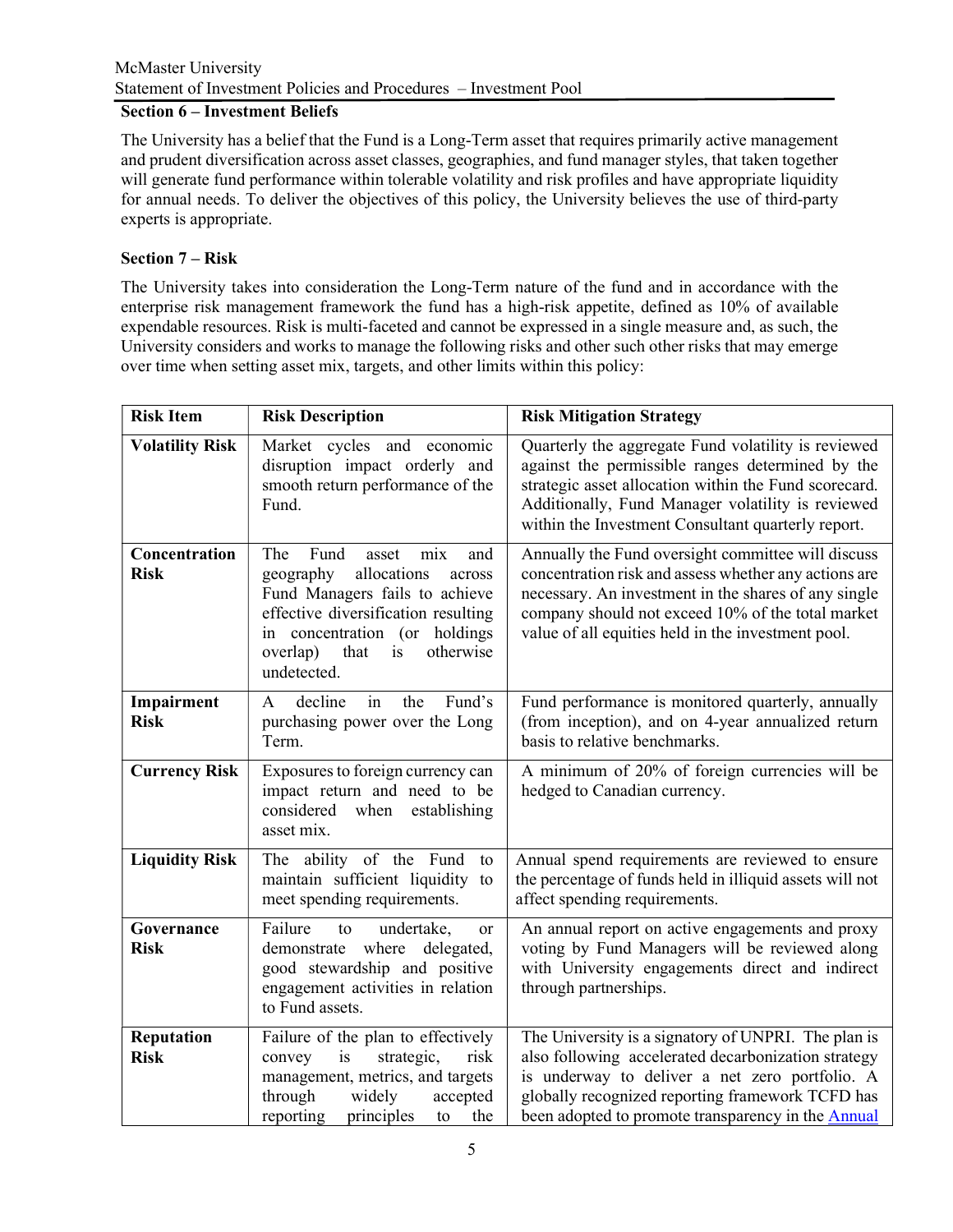|                                         | satisfaction of broad and varied<br>interest groups.                                                                                                                                                                                                                                                                                                                                                                               | Financial Report and on the Responsible Investing<br>website.                                                                                                                                                                                                                                                                                                                                                                                                                                                                                                            |
|-----------------------------------------|------------------------------------------------------------------------------------------------------------------------------------------------------------------------------------------------------------------------------------------------------------------------------------------------------------------------------------------------------------------------------------------------------------------------------------|--------------------------------------------------------------------------------------------------------------------------------------------------------------------------------------------------------------------------------------------------------------------------------------------------------------------------------------------------------------------------------------------------------------------------------------------------------------------------------------------------------------------------------------------------------------------------|
| <b>ESG</b> and<br><b>Climate-Risk</b>   | <b>ESG</b><br>climate<br>and<br>change<br>implications can have a material<br>impact on the future performance<br>of the Fund, both associated with<br>physical risks and transition risks.<br>Physical risks include acute or<br>increased<br>chronic<br>extreme<br>driven<br>weather event<br>risks.<br>Transition risks include impacts<br>associated with policy, legal,<br>technology,<br>market,<br>and<br>reputation risks. | Fund Managers are asked to report, at minimum<br>annually, on how physical and transition risks (and<br>opportunities) are factored into individual company<br>selection and the overall product profile. Fund<br>Managers are required to consider the emissions<br>profile of the companies held and assess company<br>transition initiatives against global sustainability<br>objectives. Additionally, the Investment Consultant<br>and other third-party experts will report on ESG<br>integration, total Fund physical and transition risk<br>(and opportunities). |
| <b>Net Zero Risk</b>                    | The objective to achieve net zero<br>within an acerated timeline, fails<br>to be achieved wither in concert<br>with the primary Investment<br>Objective or due to lack of data<br>availability and transparency to<br>effectively track.                                                                                                                                                                                           | Consistent with the UN-convened Net-Zero Asset<br>Owner Alliance, the Fund shall monitor its<br>decarbonization (using the carbon intensity measure<br>for scope 1 and 2 emissions) and investment<br>performance together. Further, five (5) year carbon<br>reduction milestones will be used to measure the net<br>zero path of the Fund.                                                                                                                                                                                                                              |
| Investment<br>Consultant<br><b>Risk</b> | Failure<br>of<br>the<br>Investment<br>Consultant<br>the<br>to<br>ensure<br>University oversight bodies are<br>kept informed on evolving<br>practices aligned to this policy<br>and provide effective summary<br>reporting<br>the<br>Fund<br>on<br>performance<br>and other<br>key<br>metrics against established targets<br>or maximum tolerances.                                                                                 | The oversight committee will review quarterly<br>reporting prepared by the Investment Consultant,<br>discuss evolving practice changes arising from<br>global investment practice consortiums<br>and<br>standards setting bodies, and engage in discussions<br>about the overall Fund profile, performance, and<br>attainment of Investment Objectives.                                                                                                                                                                                                                  |
| Fund<br><b>Manager Risk</b>             | Failure of a Fund Manager to<br>meet Investment Objectives of the<br>Fund while adopting evolving<br>CFA Institute guidance requiring<br>integration<br><b>ESG</b><br>of<br>considerations,<br>active<br>engagement with companies held,<br>and effective reporting to the<br>University.                                                                                                                                          | Each Fund Manager will report quarterly on its<br>performance and product alignment to this policy. At<br>least annually the Fund Manager will provide a<br>report on its selection and monitoring approaches as<br>aligned to CFA Institute (including ESG) guidance.<br>Further, the Fund Manager will provide an annual<br>proxy voting summary ideally organized by ESG<br>and/or SDG topics and confirm discretionary votes<br>were made in alignment of this policy.                                                                                               |
| <b>Transition</b><br><b>Cost Risk</b>   | Risk that portfolio turnover costs<br>impact<br>the<br>performance<br>of<br>investments.                                                                                                                                                                                                                                                                                                                                           | The Fund oversight committee will review net fees<br>and investment strategy relative to anticipated<br>transition costs to ensure costs do not have a<br>materially detrimental impact on achieving the<br>Investment Objectives.                                                                                                                                                                                                                                                                                                                                       |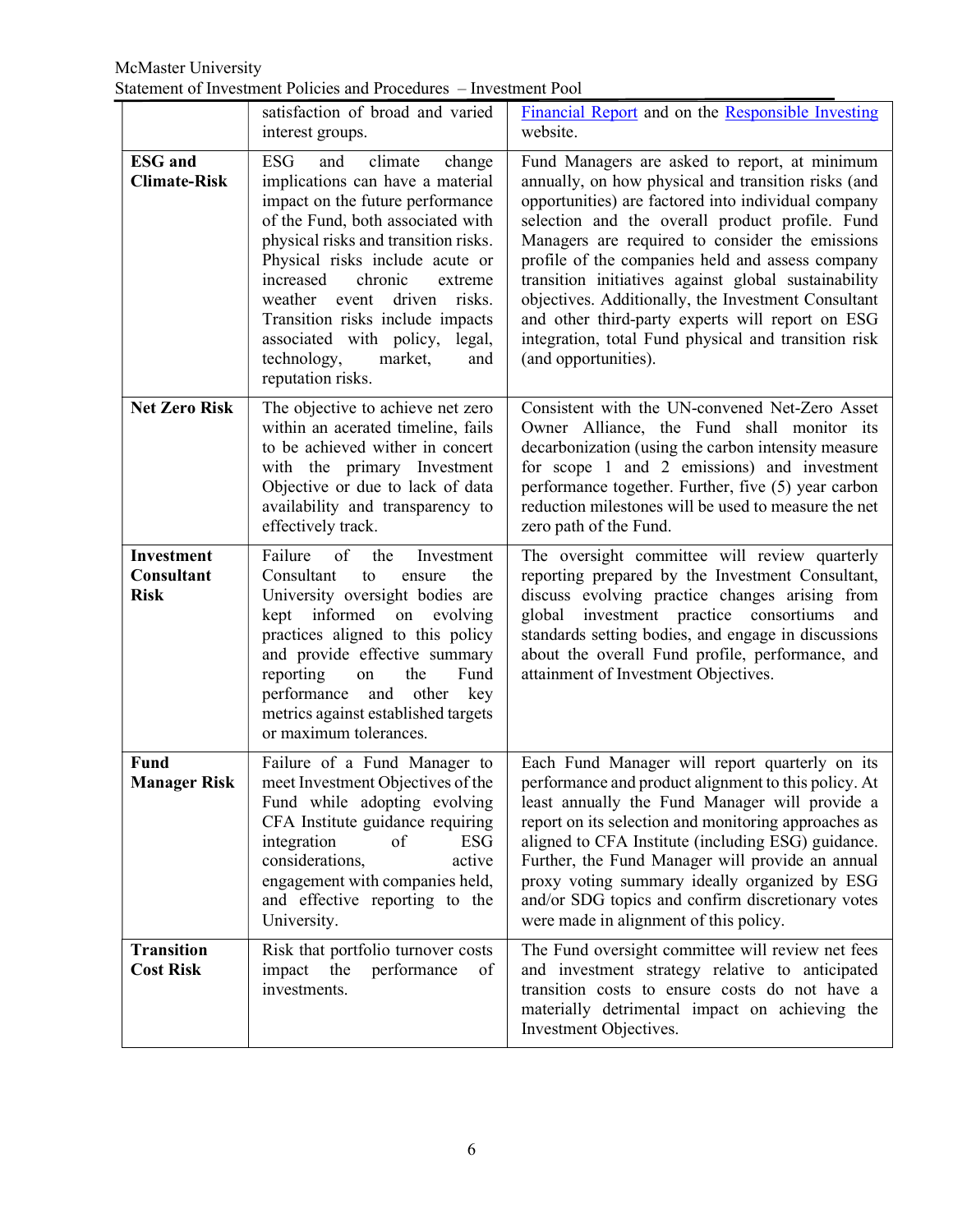### Section 8 – Strategic Asset Allocation

The long-term strategic asset allocations to real assets (real estate and infrastructure) will be achieved over several quarterly cycles, as such an interim asset allocation will be used until such time the longterm allocation is achieved.

|                    | Interim           |         | Long-Term                |                   |         |                          |                        |            |
|--------------------|-------------------|---------|--------------------------|-------------------|---------|--------------------------|------------------------|------------|
| <b>Asset Class</b> | Target            |         | <b>Permissible Range</b> | <b>Target</b>     |         | <b>Permissible Range</b> | <b>Benchmark</b>       | Value-Add* |
|                    | <b>Allocation</b> | Minimum | Maximum                  | <b>Allocation</b> | Minimum | Maximum                  | <b>Index</b>           |            |
| Canadian           | 10%               | $5\%$   | 20%                      | 10%               | $5\%$   | 20%                      | $S\&P/TSX$             | 75 basis   |
| Equities           |                   |         |                          |                   |         |                          | Composite Index        | points     |
| US Large Cap       | $7.5\%$           | 10%     | 30%                      | 7.5%              | 10%     | 30%                      | Russell 1000 Index     | 50 basis   |
|                    |                   |         |                          |                   |         |                          | $(Cdn.$ \$)            | points     |
| US Large Cap       | 12.5%             |         |                          | 12.5%             |         |                          | Russell 1000 Index     | 50 basis   |
| (Hedged)           |                   |         |                          |                   |         |                          | (Hedged)               | points     |
| US Small Cap       | 5%                |         |                          | 5%                |         |                          | Russell 2000 Index     | 50 basis   |
|                    |                   |         |                          |                   |         |                          | $(Cdn.$ \$)            | points     |
| Non-North          | 25%               | 10%     | 30%                      | 25%               | 10%     | 30%                      | <b>MSCI EAFE Index</b> | 150 basis  |
| American           |                   |         |                          |                   |         |                          | (Net)                  | points     |
| Equities           |                   |         |                          |                   |         |                          |                        |            |
| <b>Bonds</b>       | 25%               | 15%     | 45%                      | 20%               | 15%     | 30%                      | <b>FTSE TMX</b>        | 20 basis   |
|                    |                   |         |                          |                   |         |                          | Universe Bond          | points     |
|                    |                   |         |                          |                   |         |                          | Index                  |            |
| Short/Medium       | 2.5%              |         |                          | $0\%$             |         |                          | <b>FTSE TMX</b>        | 20 basis   |
| Term Bonds         |                   |         |                          |                   |         |                          | Universe+Maple         | points     |
|                    |                   |         |                          |                   |         |                          | Short-term             |            |
|                    |                   |         |                          |                   |         |                          | Corporate Bond         |            |
|                    |                   |         |                          |                   |         |                          | Index                  |            |
| <b>Real Assets</b> | 12.5%             | $5\%$   | 20%                      | 20%               | 10%     | 30%                      | $CPI + 4\%$            | 200 basis  |
|                    |                   |         |                          |                   |         |                          |                        | points     |

\*The expectation of value added over the benchmark index on a 4-year rolling annualized basis for active classes.

# Expectations from Active Management

Based upon policy weighted allocations, the gross expectation for value added from active management is approximately 100 basis points before fees achieved approximately 60% of the time. Therefore, the long-term value-added gross expectation is pro-rated to 60 basis points and performance of the Fund from active management shall be considered satisfactory if the total annualized returns earned by the Fund exceed by 60 basis points (refer also to Appendix 1) the returns that could be earned on a passive basis.

# Investment Return Volatility

The expected volatility of returns for the Fund is directly related to the strategic asset allocation. Volatility is inherent in investing and will be managed according to the permissible ranges.

#### Rebalancing Policy

Should any asset class fall outside of the minimum and maximum ranges, excluding the Real Asset Benchmark allocation, outlined on the previous page, the Treasurer shall rebalance the total Fund back to the Benchmark Portfolio. The Treasurer shall rebalance as soon as is practicable, but not later than three months after any breach of the ranges.

#### Section 9 – Permitted Investments

The following investments may be made either directly, through pooled or mutual funds, through private partnerships, or through insurance contracts. The list of permitted investments and constraints outlined below apply to all relevant mandates.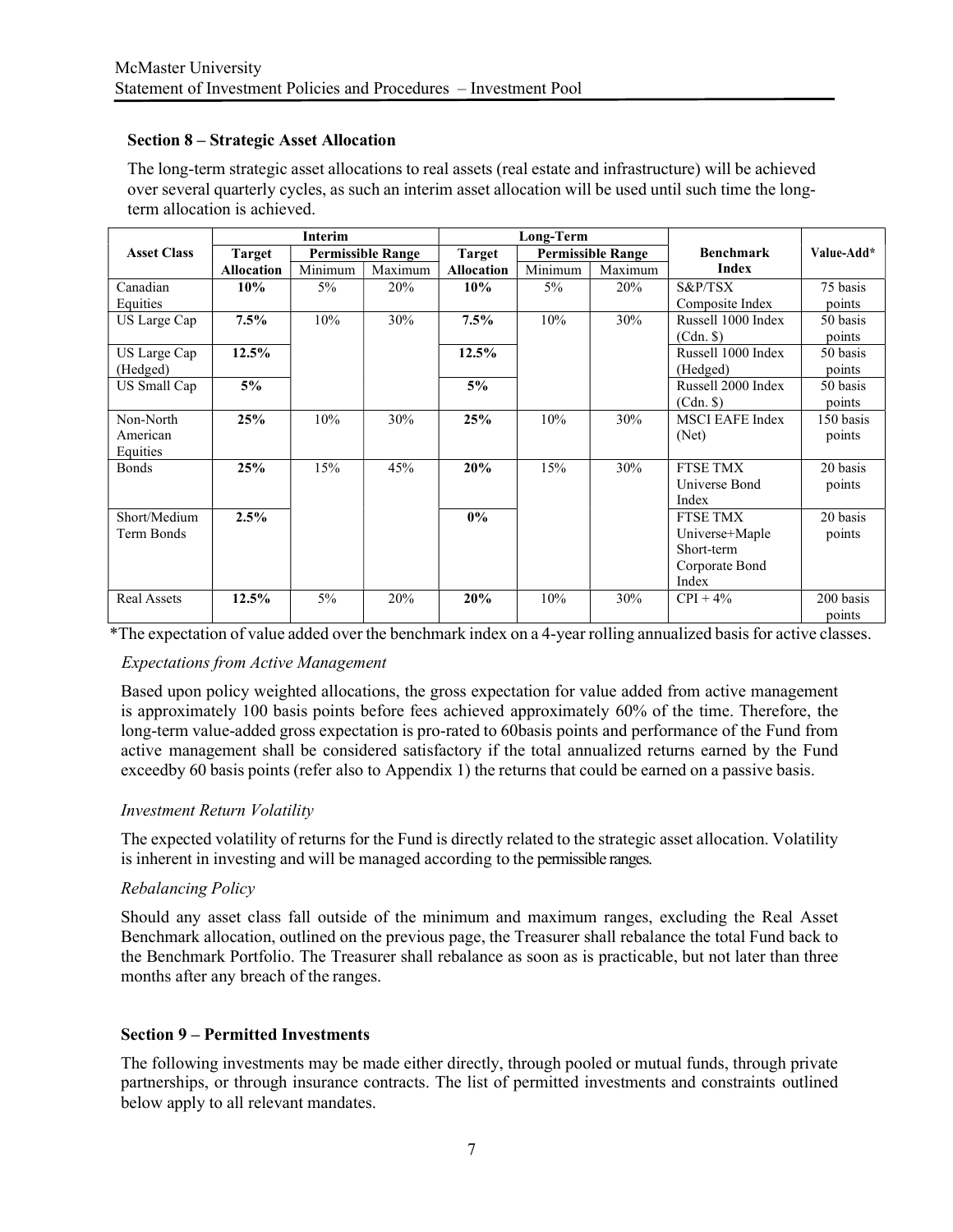Statement of Investment Policies and Procedures – Investment Pool

Additional constraints may be imposed on the Fund Managers through their specific mandate.

| Publicly traded Canadian common stocks,                                                                               | Publicly traded preferred shares.                                                                                                     |
|-----------------------------------------------------------------------------------------------------------------------|---------------------------------------------------------------------------------------------------------------------------------------|
| rights, warrants, instalment receipts and debt<br>securities convertible into common stock.                           | Initial public offerings.                                                                                                             |
| Publicly traded U.S. and international                                                                                | Exchange traded funds.                                                                                                                |
| common stocks, American depository                                                                                    | Foreign bonds.                                                                                                                        |
| receipts, global depository receipts, rights,<br>warrants, instalment receipts and debt                               | Real estate.<br>п                                                                                                                     |
| securities convertible into common stock.                                                                             | Infrastructure.                                                                                                                       |
| Debt securities of Canadian issuers, including                                                                        | Publicly traded income trusts.                                                                                                        |
| bonds, debentures, or other debt instruments<br>of corporations, Canadian Governments,                                | Private placements.                                                                                                                   |
| Canadian<br>Government agencies,                                                                                      | Mortgages.<br><sub>or</sub><br>п                                                                                                      |
| guaranteed by Canadian Governments;<br>mortgage-backed securities; asset-backed<br>securities; and real return bonds. | Canadian cash on hand, demand deposits,<br>treasury bills, short-term notes and bankers'<br>acceptances, term deposits and guaranteed |
| Foreign issuers of Canadian-denominated<br>bonds.                                                                     | investment certificates having a term of equal<br>or less than one year.                                                              |

The Fund Manager will serve as active stewards, engaging with the companies it holds and voting proxies. The Fund Manager will promote alignment to widely accepted global standards relating to ESG, such as meeting the Paris Agreement targets. The Fund Manager shall exercise opportunities to divest itself from any company that fails to demonstrate, within a reasonable timeline, a transition plan with science-based metrics and targets aligned with UN supported directions. The Fund Manager will inform the company and the oversight committee of its reasons for any ESG related divestments. The Fund Manager may reinvest where the company effectively addresses the reasons for divestment and fits with the Fund Manager's selection approach.

#### Limitations and Restrictions

An investment in the shares of any single company should not exceed 10% of the total market value of all equities held in the investment pool.

# **Derivatives**

Derivatives such as options, futures, swaps, and forward contracts on any permissible investment is allowable, including but not limited to index option and futures, index participation units and equivalents. Derivatives may not be used speculatively, however may be used to:

- Hedge investment risk, including market interest rate, credit, liquidity, and currency risk.
- replicate direct investments in asset classes (to lower cost or market exposure for example).
- **effect cash and asset mix rebalancing.**

The Fund Managers shall be responsible for assessing all counter party risks associated with derivative instruments, including credit rating and total exposure limits for each derivative securities dealer and bank. The minimum credit quality for the counter party of any derivative transaction shall be consistent with the credit quality requirements set out in the Fund Manager's mandate. The Fund Manager's shall implement internal procedures and controls in order to ensure that derivatives are always used in compliance with this Statement and their mandate.

# Quality & Quantity Requirements

Minimum quality requirements and maximum quantity limited are established by the oversight committee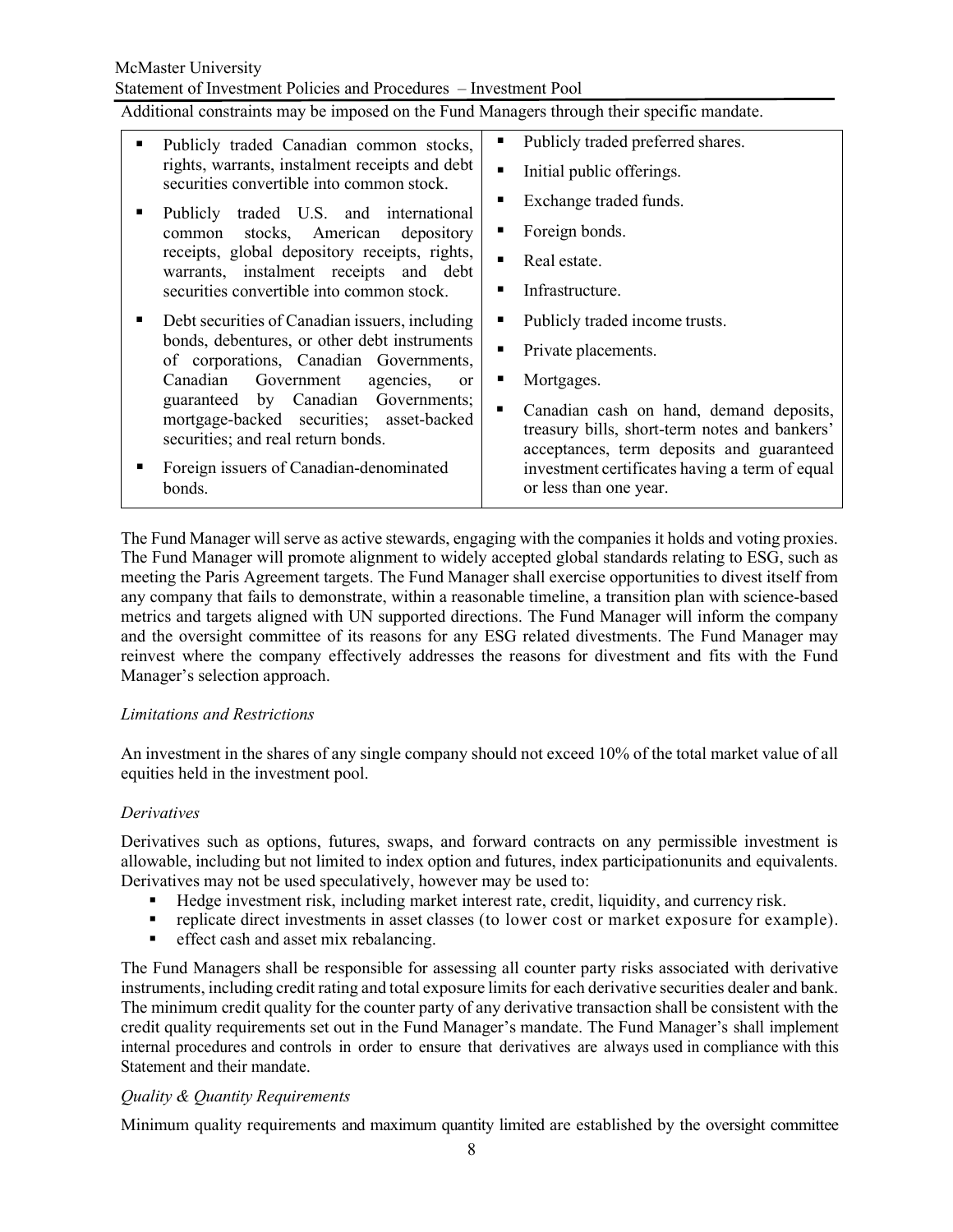and included in each Fund Manager's mandate, which may vary between managers within an asset class and acrossasset classes.

Copies of mandates are available for review in the Treasury Department.

# Section 10– Proxy Voting Rights

The proxy voting rights for Fund assets are delegated to the Fund Managers with the responsibility of exercising all voting rights acquired through the Fund. The Fund Managers shall exercise such voting rights in alignment with this Statement with the intent of fulfilling the Fund Investment Objectives.

The Fund Manager's will at least annually provide their proxy voting policy with an annual summary outlining how proxies were voted, ideally identifying the vote relationship to ESG considerations, where possible further linked to related SDGs, and any departures from, or exceptions to, the policies and any other extraordinary matters. This annual report will be available to the oversight committees up to including the Board of Governors. Fund Managers associated with Real Assets are excluded from this requirement.

# Section 11 –Selection Requirements

The selection and appointment process for Fund Managers and investment consultants shall ensure that the final candidates are selected in accordance with the University procurement policies. Further, that the candidate and final selection process aligns to the University's overall investment objectives, investment beliefs and other policy matters in this Statement.

The selection process will include, where applicable, an assessment by the Investment Pool Committee whether the prospective candidates can demonstrate all or most of the following criteria, which are evolving in public practice and availability globally:

Prospective Investment Consultants shall:

- $\Box$  Be a signatory to UNPRI and provide disclosure of recent UNPRI assessment reports.
- □ Provide documentation that responsible investing is integrated with advisory services offered.
- $\Box$  Demonstrate capability to accommodate the University's responsible investment priorities.
- $\Box$  Demonstrate that it has access to ESG data and analytical tools to support recommendations.
- $\Box$  Confirm that standard Fund reporting will integrate both performance data with carbon and other ESG measurement data.

Prospective Fund Managers shall:

- $\Box$  Be a signatory to UNPRI and provide disclosure of recent UNPRI assessment reports.
- $\Box$  Provide documentation demonstrating its responsible investment policy, its responsible investing approach is appropriate for the asset class it manages, aligned to CFA Institute guidance, and proxy voting policy, including frequency of policy reviews (whether annual or otherwise).
- $\Box$  Demonstrate active engagement strategy and activities during a given year.
- $\Box$  Articulate an escalation strategy when an underlying company has ESG issues or where initial engagement efforts are unsuccessful.
- $\Box$  Be committed (or within a reasonable timeline) to reporting aligned to the Task Force Recommendations on Climate-Related Financial Disclosures (TCFD).
- $\Box$  Engage in discussion, measures, and disclosures available associated with climate- related risks and opportunities, as defined by TCFD.
- $\Box$  Measure weighted average carbon intensity (WACI) of the Fund and carbon footprint, as defined by TCFD, and confirm that these measures will be available in quarterly reports along with standard performance results.
- $\Box$  Provide documentation for the Fund Manger's mandate and its carbon-related reduction targets, if any,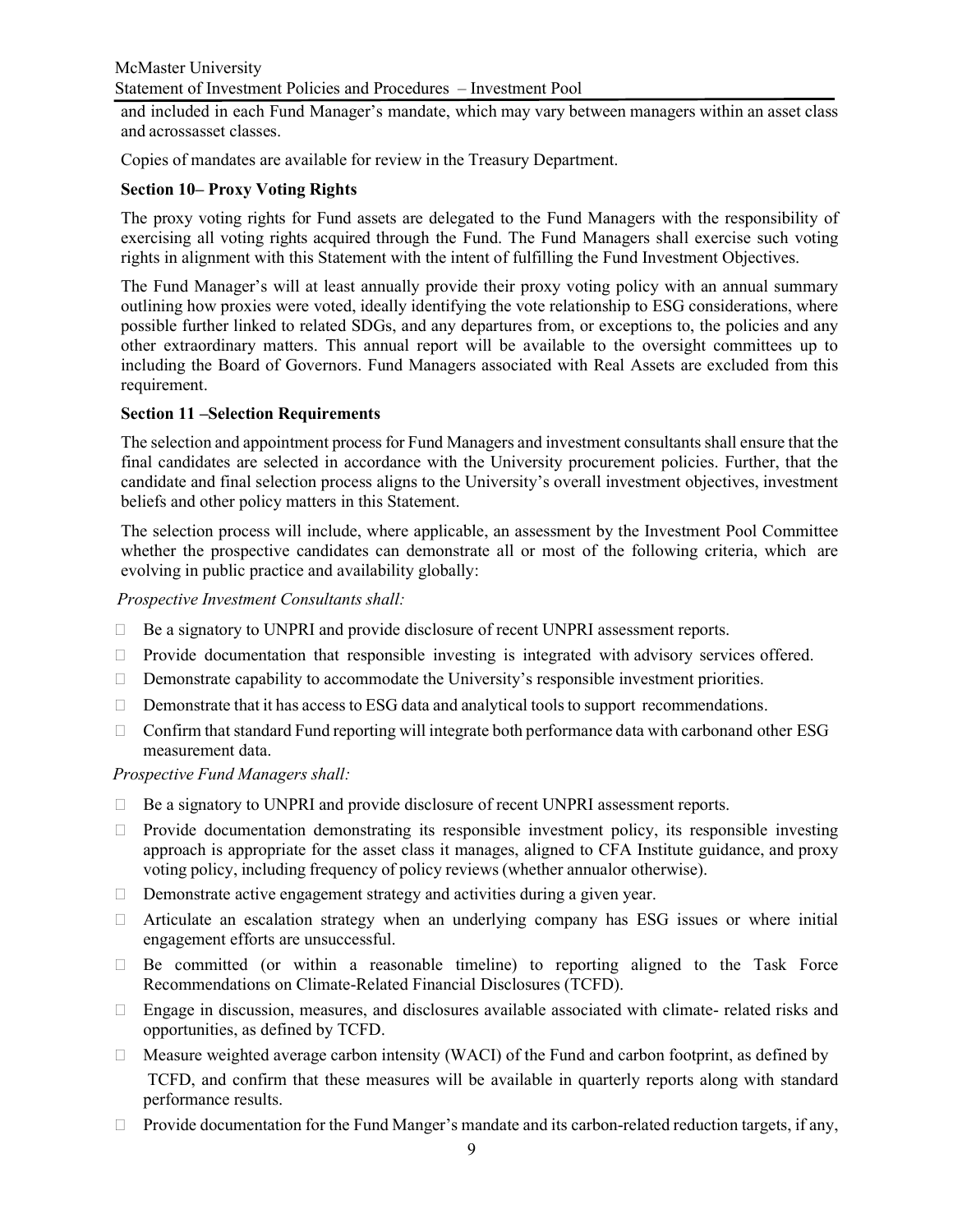Statement of Investment Policies and Procedures – Investment Pool

associated with the WACI or carbon footprint measure, or other targets on matters such as energy consumption, waster tonnage, water shed, land repatriation, diversity, equity, etc.

- Demonstrate actions and/or provide case studies where the Fund Manager is working with the companies it invests in to adopt TCFD reporting and provide evidence as to how many of its investee companies have already adopted TCFD, as a percentage of the Fund. Further, confirm that adoption rates will be reported to the committee annually.
- $\Box$  Provide investment assessment approach and disclosure for fossil fuel holdings within the Fund, and in particular rationale for any holdings on the Carbon Underground 200 list, representing the top 100 coal and 100 oil reserve owning companies ("CU200") annually.
- $\Box$  Provide confirmation of the number of companies within the Fund that have a current Sustainability Plan; in relation to carbon emissions whether reduction targets exist inalignment to the Paris Agreement (or better); how underlying company ESG metrics and targets are monitored by the Fund Manager.
- $\Box$  Provide disclosure of the Fund Manager's other memberships associated with responsible investing and disclosure on how resources within the Fund Manager organization are directly or indirectly responsible for responsible investing.
- Demonstrate commitment to incorporate material ESG factors into its investment and stewardship activities.
- $\Box$  Provide disclosure and/or the policy the Fund Manager is deploying to ensure diversity and equity is addressed within the Fund Manager's organization, and whether employment census data reflects societal census data (if not, whether plans exist to address differences).

The above criteria are not exhaustive. Since responsible investment selection criteria is evolving it is not expected that Fund Managers and/or Investment Consultant will meet all the criteria identified. The oversight committee will treat this as an evolving list, reflective of emerging global ESG practice, as guidance during the Fund Manager and Investment Consultant selection processes. In some cases, the criteria may not be applicable depending on Fund Manager's asset class and/or the Investment Consultant business mix. The Investment Pool Committee will review these criteria at the onset of each selection process.

Documentation to be reviewed in the selection and appointment process includes, but is not limited to, standard client reporting, general and responsible investment policy and reports, investment methodology, proxy voting and engagement policy, historical voting and engagement activities with investees, and policy makers, compliance reports, controversies, and incidence reports. Reports provided may be redacted in some cases to protect proprietary information.

#### Section 12–Reporting Requirements

Fund Managers will make a presentation to the Investment Pool Committee on a periodic basis, however each Fund Manager shall provide quarterly statements that include performance, attribution of the performance, carbon measures (WACI and/or carbon footprint), future investment strategy, compliance with the mandate and a listing of the assets in the portfolio.

At least annually, each fund manager shall provide the annual proxy voting report described in section 10.

At lease annually, the Fund Manager will also respond to the Responsible Investing (RI) Questionnaire, whereby responses will be posted on the University's Responsible Investing website. The RI Questionnaire may be updated annually to capture evolving practice matters and will include for example:

- $\Box$  ESG integration approach, highlighting any changes made over the last 12 months, and how is it used in the company selection process to build the product (pooled or segregated) and used ongoing to monitor risk of individual holdings, and any ESG incidents in the portfolio.
- $\Box$  Percentage of underlying companies in the Fund that:
- □ Are UNPRI signatories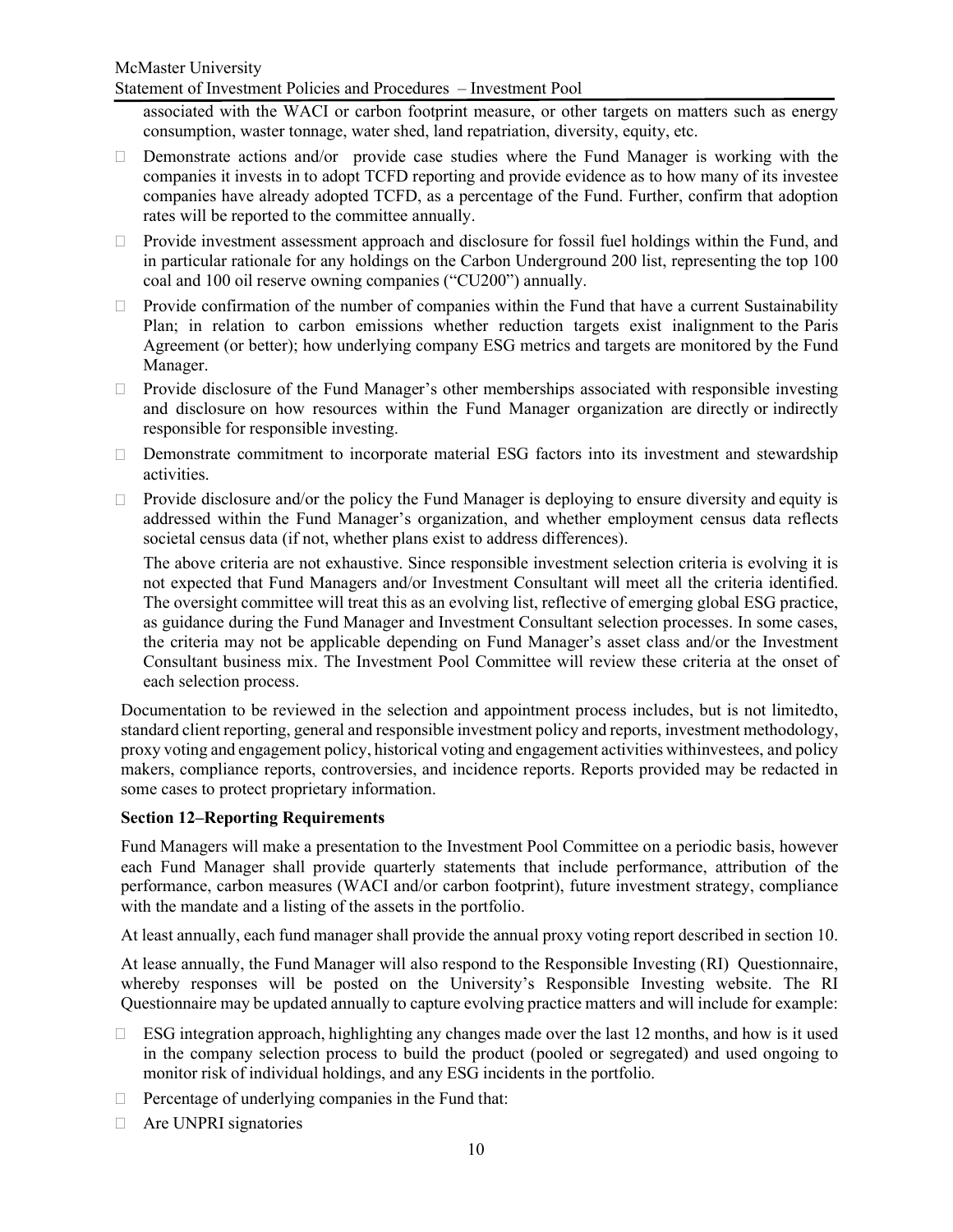### McMaster University Statement of Investment Policies and Procedures – Investment Pool

- $\Box$  Adopted TCFD Measures: WACI and/or Carbon Footprint and have a reduction target
- $\Box$  Have a current Sustainability Plan that materially addresses the UN SDGs
- $\Box$  Explain how climate-related risks are assessed at the pooled fund or segregated fund level, with explanation covering climate-related transition risk considerations (policy, legal, technology, market, and reputational risks) and physical risks (acute and chronic), as defined by TCFD.
- $\Box$  Explain how climate-related opportunities are assessed at the pooled or segregated fund level, with explanation covering resource efficiency, energy source, products and services, new markets, and resilience, as defined by TCFD.
- $\Box$  Report on any CU200 fossil fuel investment positions held and the rationale why the position is aligned to the University's investment beliefs and its carbon reduction target.
- $\Box$  An annual carbon intensity measurement and carbon footprint, where measured, in comparison to the University assigned benchmark and/or another ex-fossil fuel measure appropriate for the asset class.
- $\Box$  Additional aggregated annual measurements, where measured, energy consumption, water shed, waste tonnage, land use and repatriation.
- $\Box$  Progress made within Fund Manager's organization on diversity and inclusion strategies.
- $\Box$  Fund managers whose hiring date precedes the date of this policy ("Legacy Fund Managers") and do not have Responsible Investment reporting and investment criteria included in Investment Management Agreements are not subject to negative action associated with Responsible Investment reporting and policy requirements. However, all Legacy Fund Managers will be asked to submit an action plan to the oversight committee that demonstrates compliance with the Responsible Investment requirements of this Statement within a reasonable timeline.

If a Fund Manager is not in compliance with their mandate, the Fund Manager is required to notify the Treasurer as to the reasons for the non-compliance and to outline the course of action, including timing that will rectify the situation. The Treasurer will inform the oversight committee of the situation.

# Section 13 – Other Policy Items

#### Valuation of Securities

It is expected that all the securities held by the Fund will have an active market and that the values of such securities will be based on their market values. The exception to this is Real Assets (Private Infrastructure and Private Real Estate) where it will be based generally on appraisals conducted on aperiodic basis.

Investments that are not regularly traded shall be valued at least annually by the Fund's custodian in cooperation with the Fund Manager. In making such valuations, consideration shall be given to bid and ask prices, previous transaction prices, discounted cash flow, independent appraisal values, the valuations of other comparable publicly- traded investments and other valuation techniques that are judged relevant to the specific situation.

#### Securities Lending

Securities held by the Fund may be loaned by the Trustee under a properly approved contract with the University. Such loans must be secured by cash or readily marketable securities with a quality rating of R1 or higher, a market value of at least 105% with the level of security maintained daily, and an indemnity by the custodian against all losses because of the custodian's securities lending program. Collateral provided with respect to any such securities lending agreement must have free and clear title and may not be subject to any right of set-off. It is recognized that this policy on security lending is not enforceable to the extent that the investment is in pooled funds.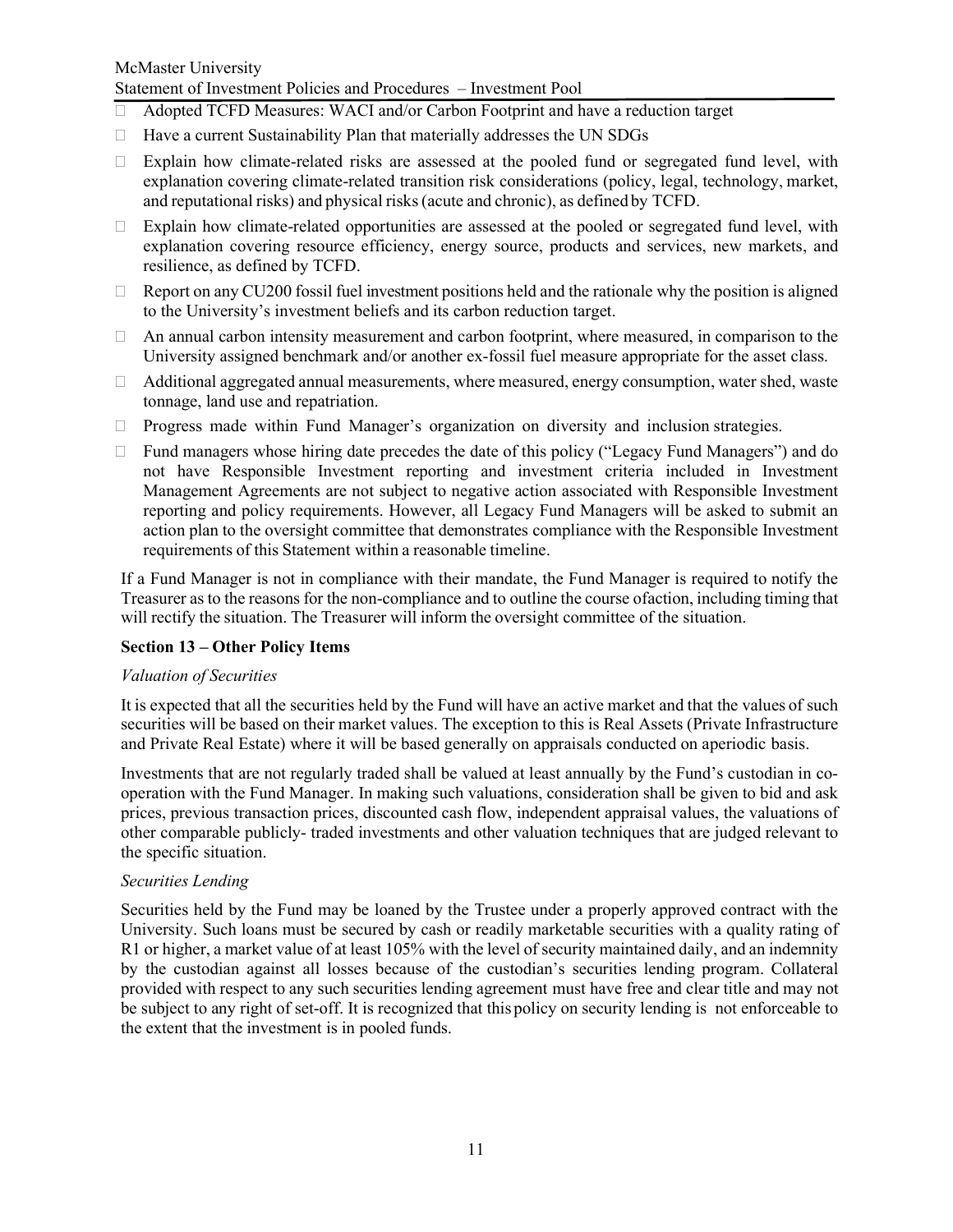# Related Party Transactions

The Fund may not enter into a transaction with a related party unless the transaction is both required for operation and or administration of a Fund and the terms and conditions of the transaction are not less favourable than market terms and conditions; or Securities of the related party are acquired at a public exchange.

# Conflict of Interest

A conflict of interest is an event where any employee , hired third party to support the Fund, or member of the oversight committees directly or indirectly gains financial or other advantage from his or her role with respect to the Fund. Or, where circumstances exist that could reasonably impair his or her ability to render unbiased and objective advise compromising his or her fiduciary responsibility to act in the interest of the Fund. In the situation of a conflict of interest it is the duty of the individual ("Affected Person") to disclose any material conflict of interest relating to them, or any material ownership of securities, which could impair their ability to render unbiased advice, or to make unbiased decisions, affecting the administration of the Fund's assets.

Further, it is required that no Affected Person shall make any personal financial gain (direct or indirect) because of his or her fiduciary position. However, normal, and reasonable fees and expenses incurred in the discharge of his/her responsibilities are permitted if documented and approved by the University.

No Affected Person shall accept a gift or gratuity or other personal favour that is material, from a person with whom the Affected Person deals in the course of performance of his or her duties and responsibilities for the Fund.

It is incumbent on any Affected Person who believes that he or she may have a conflict of interest, or who is aware of any conflict of interest, to disclose full details of the situation in writing to the oversight committee Chair within three business days. The disclosure should also be made orally if awareness of the conflict occurs during the discussion of the Fund's business. The respective committee, in turn, will decide what action is appropriate under the circumstances but, at a minimum, will table the matter at the next regular meeting of the oversight committee.

Normally, the individual disclosing the conflict of interest shall withdraw from the meeting during discussion of and vote on the issue causing the conflict of interest. The individual may be permitted, at the Committee's request, to participate in the discussion but he/she shall not be present for the vote.

The disclosure of a conflict of interest, the name of the individual declaring the conflict and the way the conflict was resolved will be recorded in the minutes of the oversight committee.

# Conflict between Policy and Pooled Fund Investment Policies

While the guidelines in this Policy are intended to guide the management of the Fund, it is recognized that, due to the use of pooled funds, there may be instances where there is a conflict between this policy and the investment policy of a pooled fund. In that case, the pooled fund policy shall dominate. However, wherever such a conflict results in non- compliance with the Policy, the Fund Manager must report this conflict explicitly in its compliance report.

# Policy Review

This Statement shall be reviewed at least annually by the oversight committees up to the Board of Governors with respect to the appropriateness of the policies and objectives contained therein.